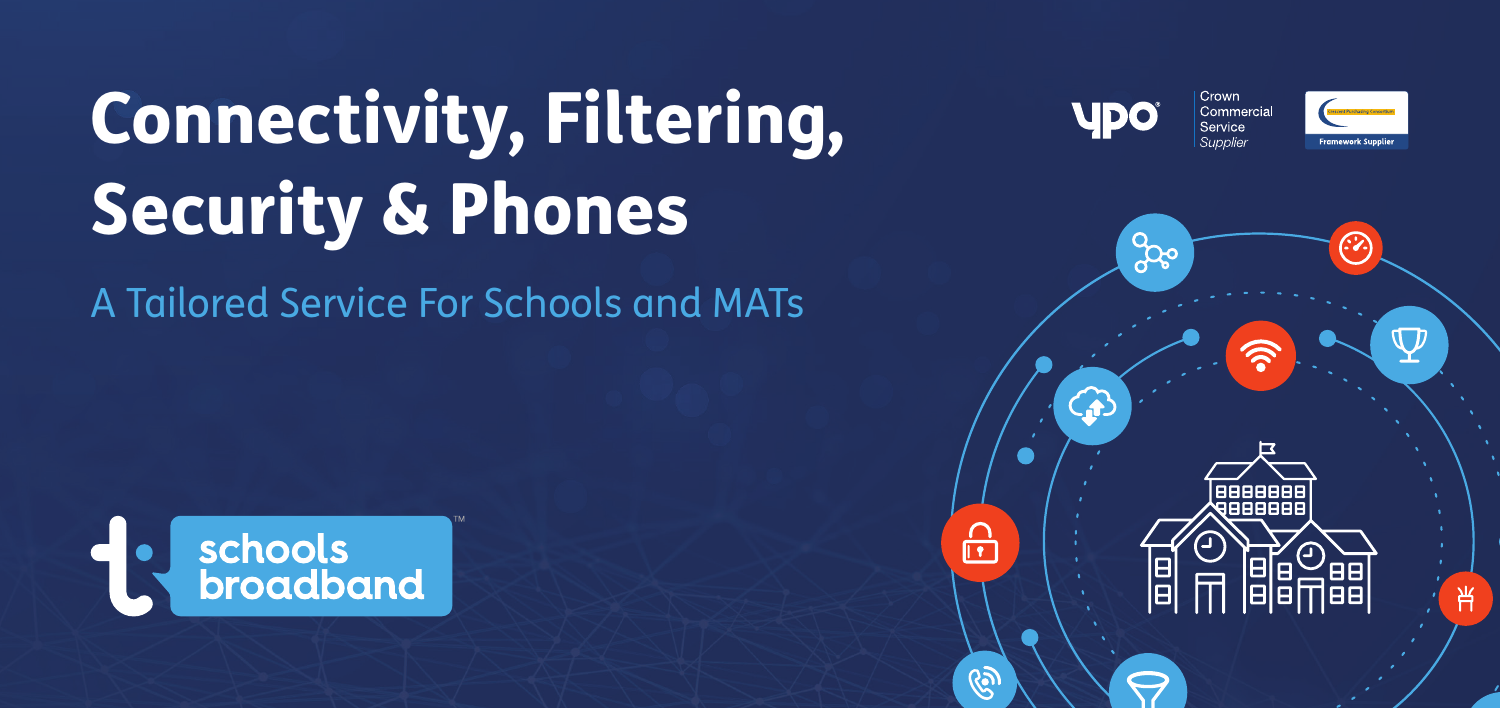#### **A Cost-Effective Internet Service Without Capital Costs**

Schools Broadband is a specialist Internet Service Provider to schools and MATs of all sizes. We deliver a fast and secure connectivity service, together with cloud-hosted web filtering and network security from two of the world's foremost organisations in the industry, Netsweeper and Fortinet; all at a price that's right for you.

What's more, because all of our services are hosted, there is no expensive equipment to buy, store or maintain. It also means you will always be up to date with the latest filtering & security technology and regulatory requirements.



Speak to us. We are industry leading experts with cost-effect answers

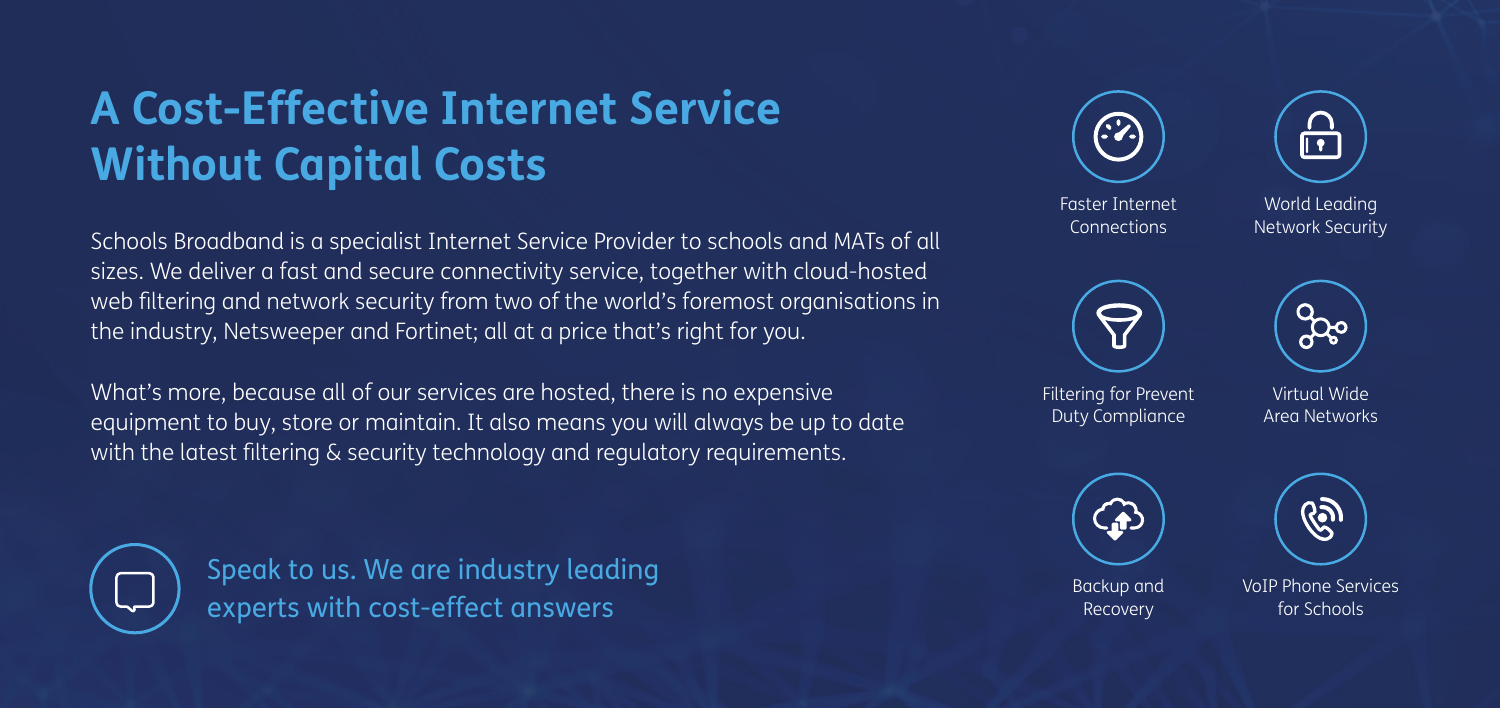#### **A Service Tailored To Your Requirements That's Easy To Use**

Our unique hosted service can be tailored to your exact requirements, helping you to manage your budgets and allow you as much or as little day to day involvement as you wish.

You can have full visibility and direct control when it comes to managing your filters and firewall, or we can manage this for you, leaving you to get on with running your school. We also include a 24/7 365 network monitoring service as standard.

**T: 01133 222 333 (Option 3) E: info@schoolsbroadband.co.uk**

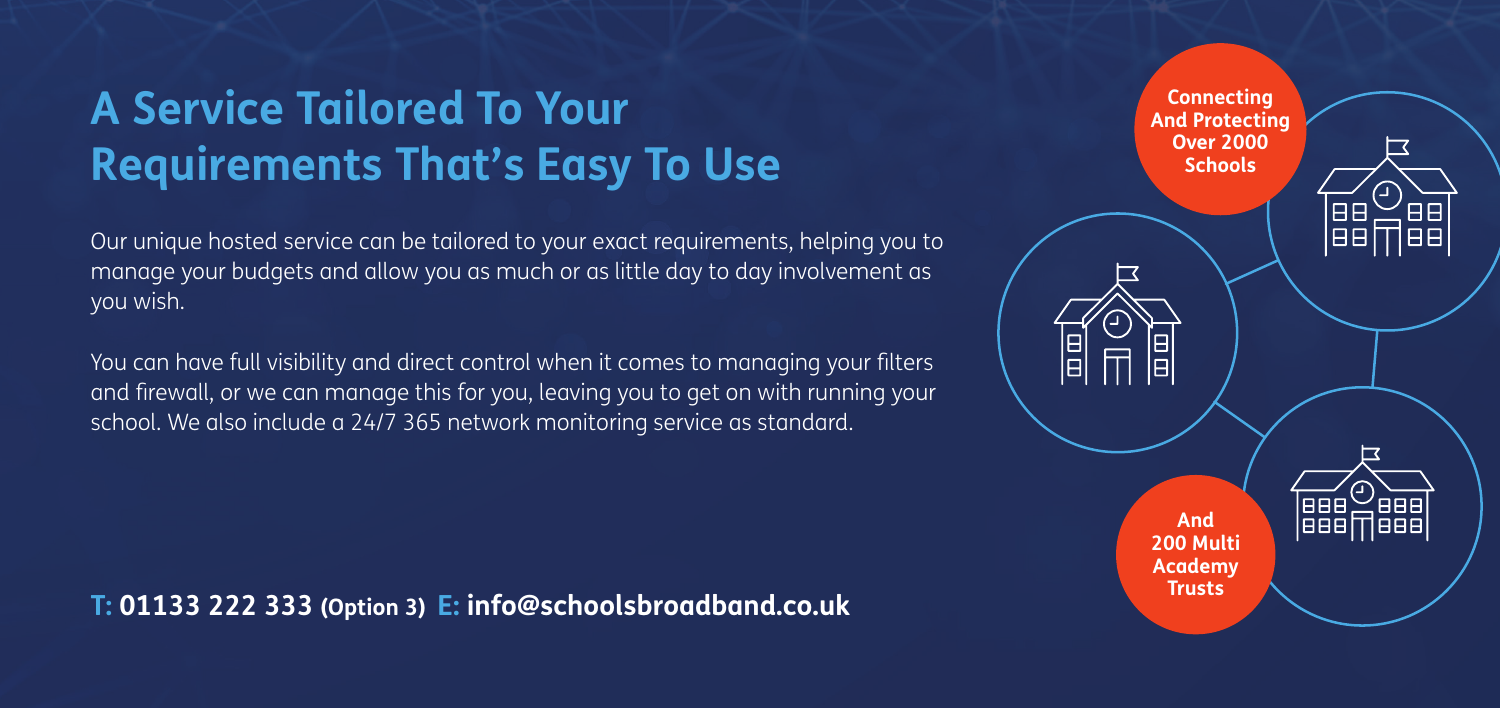### **The Right Internet Connection At The Right Price**

We are firm believers in only ever paying for what you need. So if your connection is fast enough already, we would advise you stay with the same speed. We do however work with a range of carriers, and because we are carrier agnostic, will always provide you with the best connectivity price possible, which could be an improvement on the price you pay now.

We are also providers of new ultrafast broadband which can provide up to 1000Mbps at a far lower price than leased line prices. In some cases, ultrafast broadband can replace leased lines, saving schools thousands in the process.



Ultrafast broadband can be fast enough to replace leased lines saving you thousands

**Speeds From 10Mbps To 10Gbps** $\overline{H}$ 日日 18 B **Ask About Ultrafast Broadband Availability**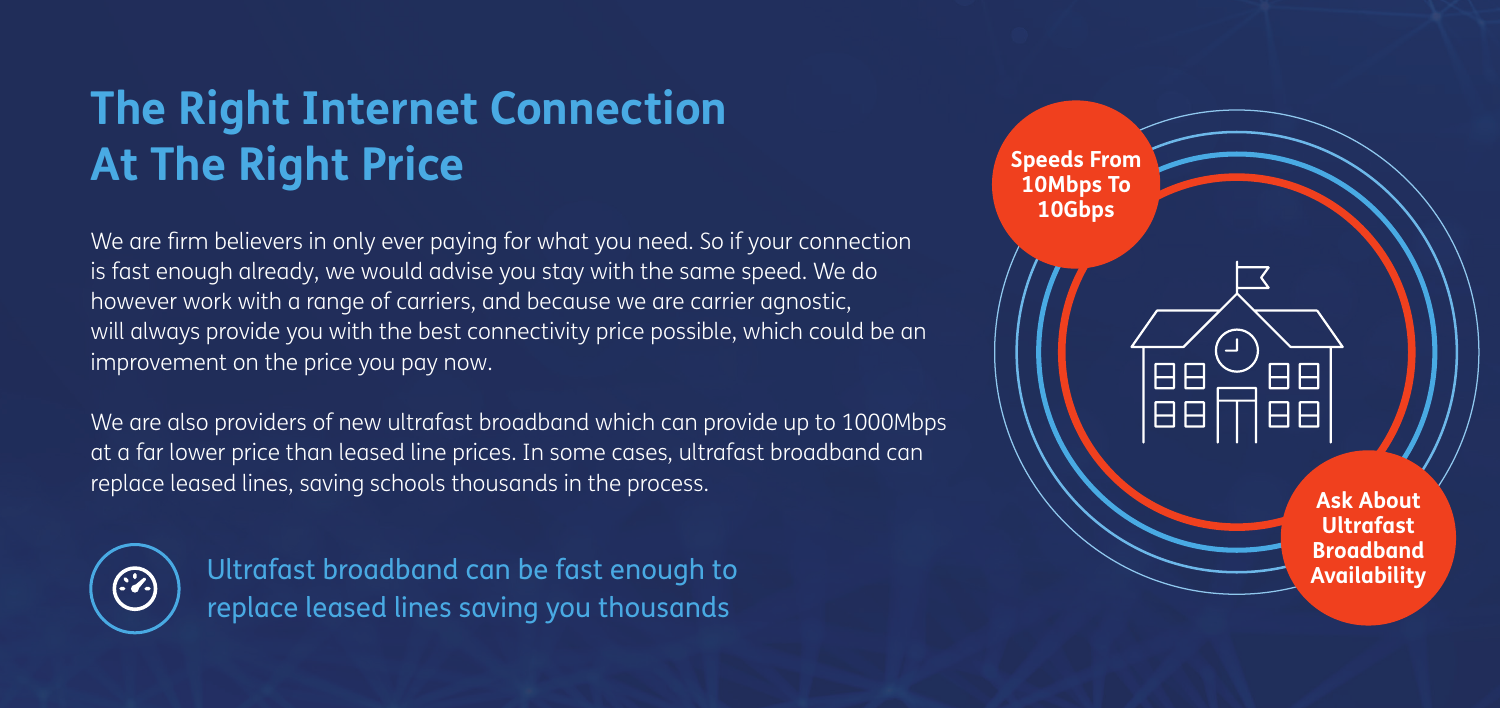#### **Security Services For Protection, Backup and Recovery**

Providing robust and effective unified threat management is one of our highest priorities. It's what we are known for; it's what we excel in and it's why we have received the ISPA Best Security Award four times in the last five years.

We provide advanced Anti-DDos Protection as standard, and as a result none of our schools have suffered an outage since 2019 due to a DDoS attack.

**T: 01133 222 333 (Option 3) E: info@schoolsbroadband.co.uk**



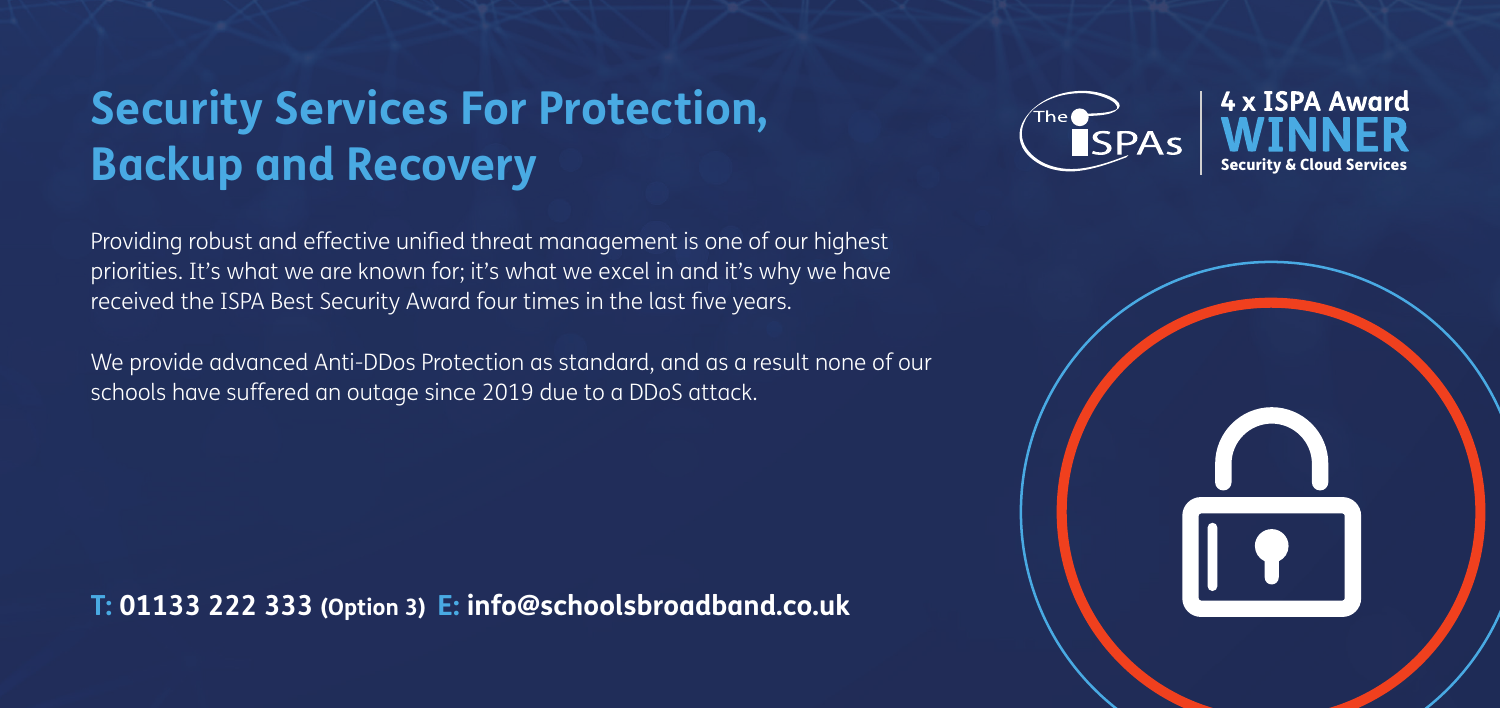## **A Filtering Service To Maintain Your Safeguarding Compliance**

Our hosted web filtering platform from Netsweeper provides the world's most accurate and comprehensive filtering classification system, actively protecting users from harmful online written and visual content.

As well as providing you with full customisable control and DfE online safeguarding compliance, our unique service provides real-time, predefined proactive alerts on suspicious searches, ensuring full protection for vulnerable students.



Easy to use predefined reports and alerts to protect your most vulnerable students

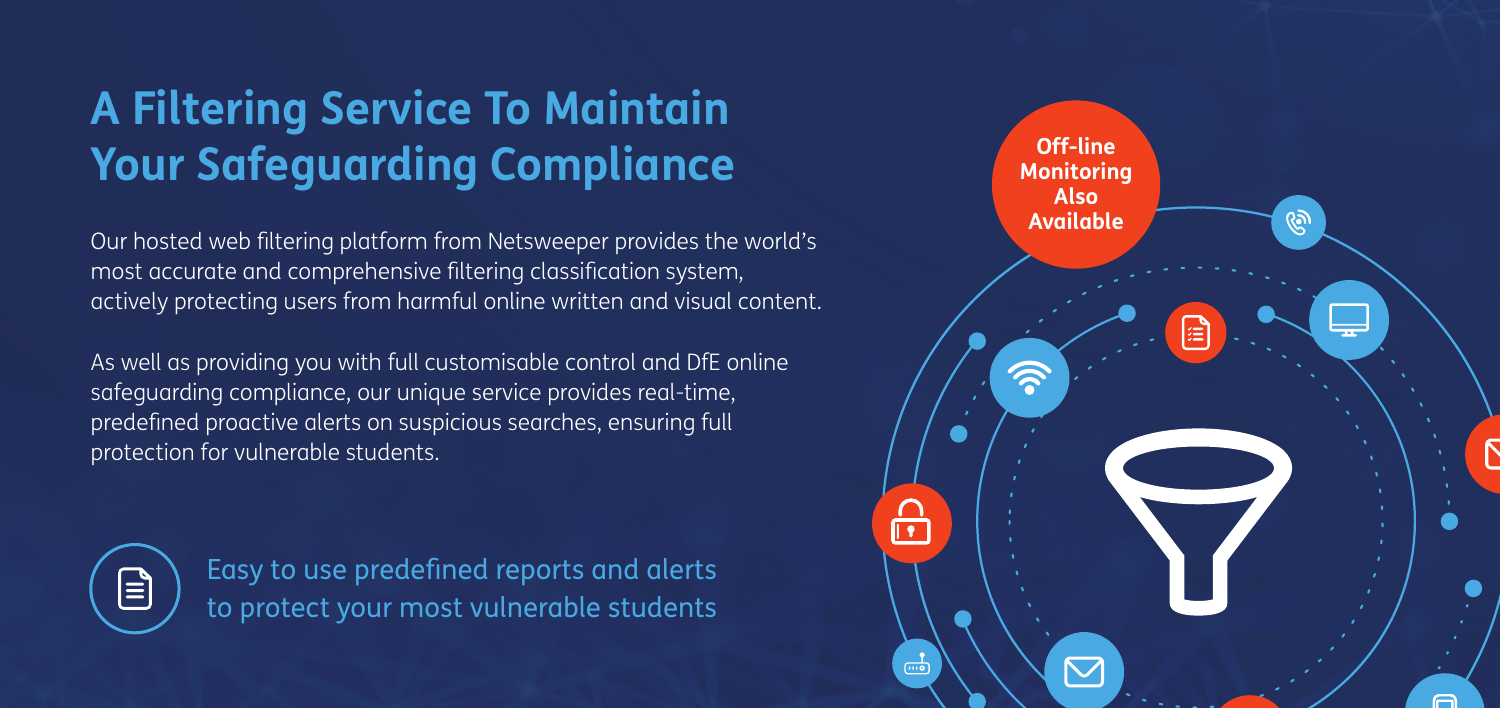#### **An Improved VoIP Phone Service To Reduce Your Costs**

BT has started the withdrawal of traditional ISDN phone lines meaning schools will have to switch to an IP based phone service soon.

The good news is, our VoIP and SIP phone services are saving schools thousands on their phone bills, providing free UK landline and mobile calls.



If you would like more information, or a comparative quote for any of our services, please contact us.

**T: 01133 222 333 (Option 3) E: info@schoolsbroadband.co.uk**